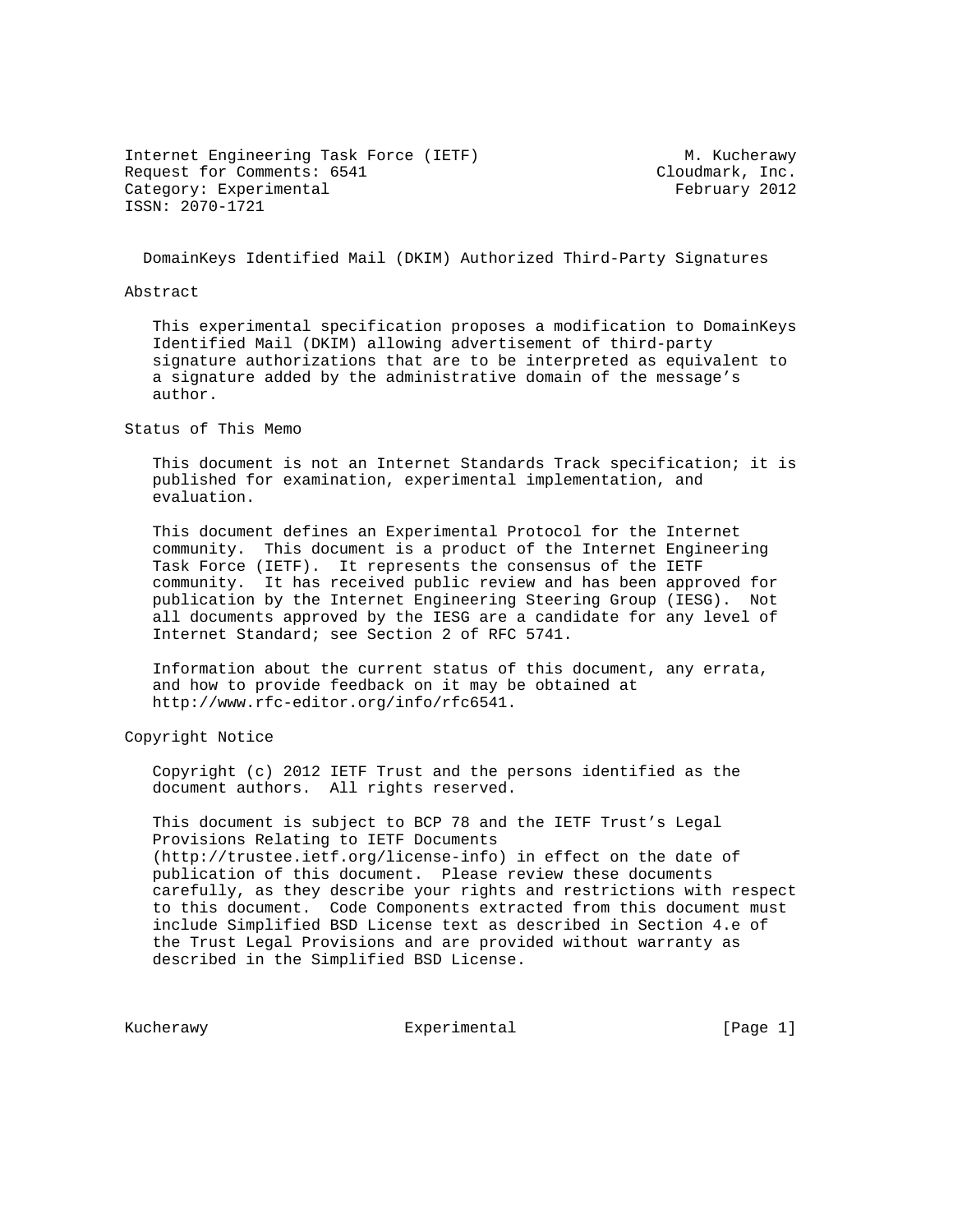Table of Contents

|    | 2.2. Email Architecture Terminology 3                     |
|----|-----------------------------------------------------------|
|    |                                                           |
|    |                                                           |
|    |                                                           |
|    |                                                           |
|    |                                                           |
|    |                                                           |
| 5. |                                                           |
| б. |                                                           |
|    |                                                           |
|    |                                                           |
|    |                                                           |
|    | 8.2. Email Authentication Methods Registry Update 10      |
|    |                                                           |
|    |                                                           |
|    | 8.3. Email Authentication Result Names Registry Update 10 |
|    | 8.4. DKIM Signature Tag Specifications Registry 12        |
|    |                                                           |
|    |                                                           |
|    | 9.3. Transient Security Failures 13                       |
|    |                                                           |
|    |                                                           |
|    |                                                           |
|    |                                                           |
|    | Appendix A. Example Query and Reply 15                    |
|    | Appendix B. Choice of DNS RR Type 15                      |

## 1. Introduction

 [DKIM] defines a mechanism for transparent domain-level signing of messages for the purpose of declaring that a particular ADministrative Management Domain (ADMD) takes some responsibility for a message.

 DKIM, however, deliberately makes no binding between the DNS domain of the Signer and any other identity found in the message. Despite this, there is an automatic human perception that an Author Domain Signature (one for which the RFC5322.From domain matches the DNS domain of the Signer) is more valuable or trustworthy than any other.

 To enable a third party to apply DKIM signatures to messages, the DKIM specification suggests delegation to a third party of either subdomains or private keys, so that the third party can add DKIM

Kucherawy **Experimental** Experimental [Page 2]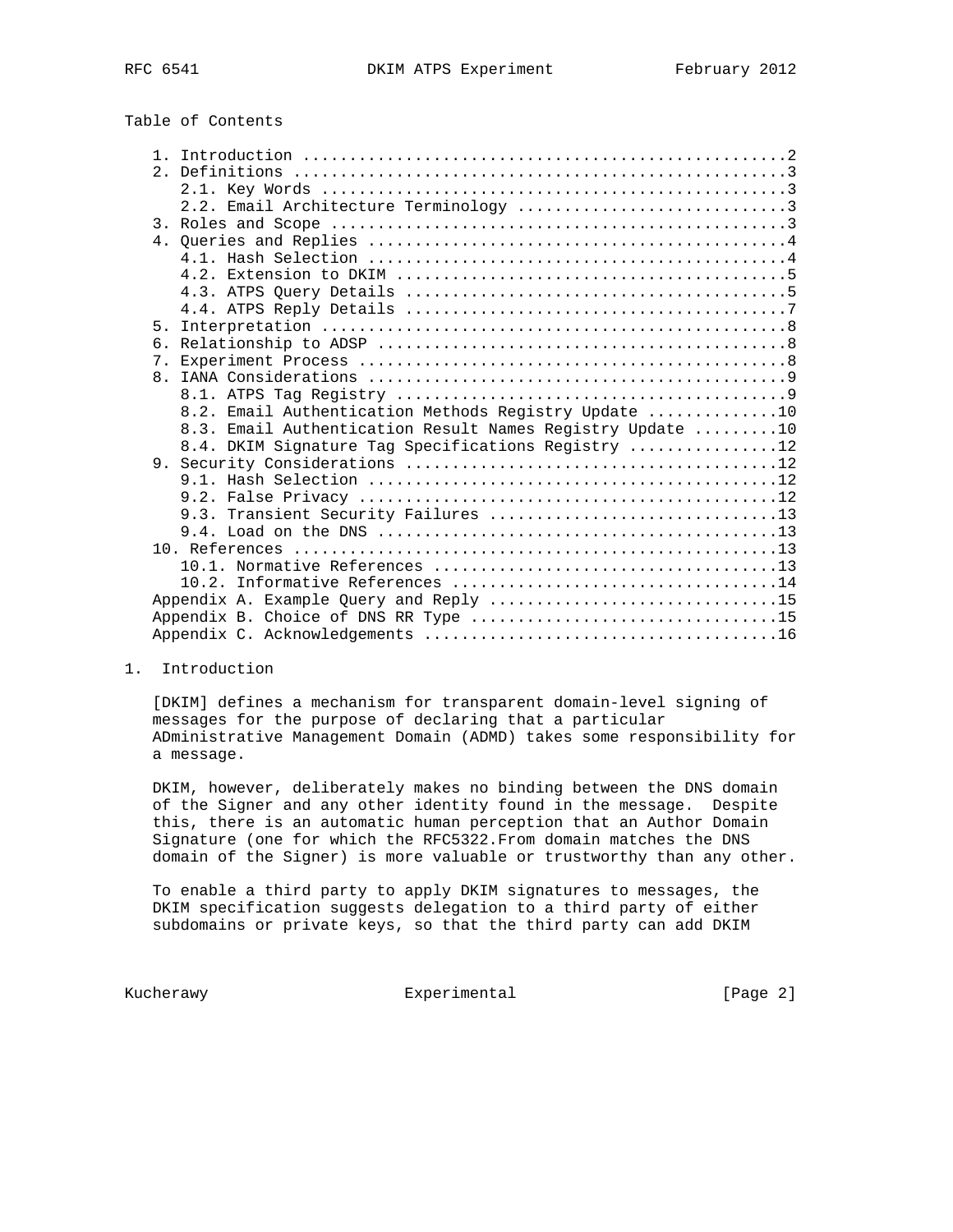signatures that appear to have been added by the Author ADMD. Absent is a protocol by which an Author ADMD can announce that messages bearing specific valid DKIM signatures on its mail, which are added by other ADMDs, are to be treated as if they were signed by the Author ADMD itself. This memo presents an experimental mechanism for doing so, called Authorized Third-Party Signatures (ATPS).

 ATPS augments the semantics of DKIM by providing to the Verifier multiple identifiers rather than one. Specifically, it validates the identifier found in the DKIM signature, and then provides the RFC5322.From domain for evaluation.

 This memo also registers, per [AUTHRES], the means to indicate to agents downstream of the Verifier that a third-party signature verification occurred.

- 2. Definitions
- 2.1. Key Words

 The key words "MUST", "MUST NOT", "REQUIRED", "SHALL", "SHALL NOT", "SHOULD", "SHOULD NOT", "RECOMMENDED", "MAY", and "OPTIONAL" in this document are to be interpreted as described in [KEYWORDS].

2.2. Email Architecture Terminology

 Readers are advised to be familiar with the material and terminology discussed in [MAIL] and [EMAIL-ARCH].

3. Roles and Scope

The context of this protocol involves the following roles:

- o ADministrative Management Domains (ADMDs), whose DNS domain name(s) appear in the RFC5322.From field of a [MAIL] message;
- o ATPS Signers, which apply [DKIM] signatures using their own domains, but on behalf of the message Author's ADMD; and
- o the Verifier, who implements the signature validation procedures described in [DKIM].

 An ADMD implements this protocol if it wishes to announce that a signature from any in a set of specified DNS domains is to be considered equivalent to one from the ADMD itself. For example, an ADMD might wish to delegate signing authority for its DNS domain to an approved messaging service provider without doing the work of key transfer described in Appendix B.1.1 of [DKIM]. An authorized ATPS

Kucherawy **Experimental** Experimental [Page 3]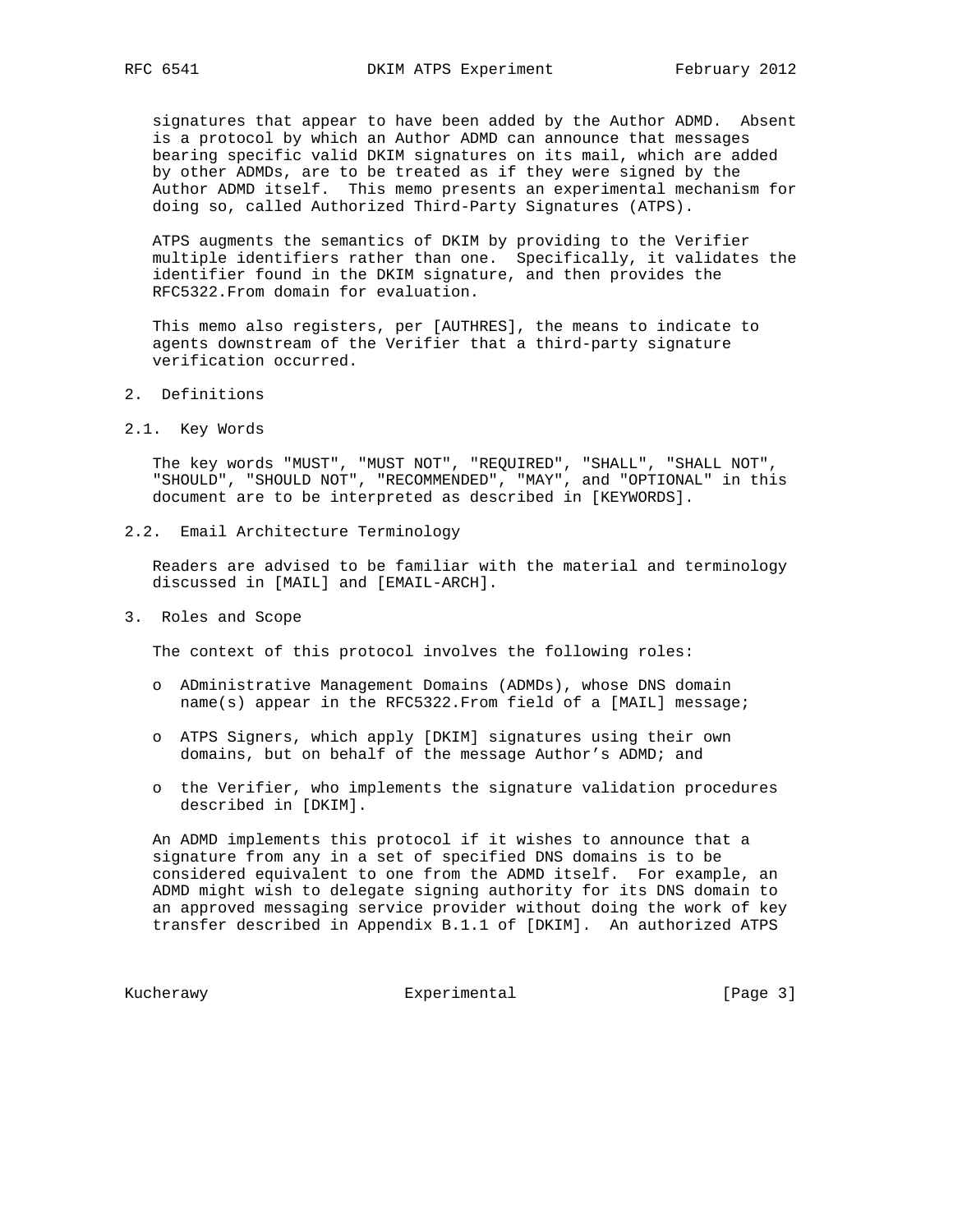Signer makes a claim of this relationship via new tags in the DKIM signature, and the ADMD confirms this claim by publishing a specific TXT record in its DNS.

 A Verifier implements this protocol if it wishes to ensure that a message bears one or more signatures from sources authorized to sign mail on behalf of the ADMD, and identify for special treatment mail that meets (or does not meet) that criterion. It will do so by treating the Signer's authorization on behalf of the Author's ADMD to mean that the Signer's signature is equivalent to one affixed by the Author's ADMD.

4. Queries and Replies

 This section describes in detail the queries issued, the replies received, and how they should be interpreted and applied.

4.1. Hash Selection

 The Author's ADMD will indicate authorization of a third party to sign its mail via the presence of a DNS TXT record that contains an encoding of the third party's DNS domain name. There are two supported methods for doing so -- one that involves a plain copy of the third party's DNS domain name, and one that involves an encoded version of the name. The encoding mechanism is provided so that any domain name can be added to the DNS in a fixed length, so that longer third-party domain names are not excluded from participation because of the overall length limit on a DNS query.

 If selected, the encoding mechanism requires constructing a digest of the third party's DNS domain name. The Author ADMD MUST select a digest ("hash") method currently supported by DKIM (see Section 7.7 of [DKIM]), and this selection needs to be communicated to the ATPS Signer, as it is used in generation of the third-party signatures.

 Where the encoding mechanism is not used, the ATPS Signer MUST use a hash name of "none".

The full DNS mechanism is specified in Section 4.3.

Kucherawy **Experimental** Experimental [Page 4]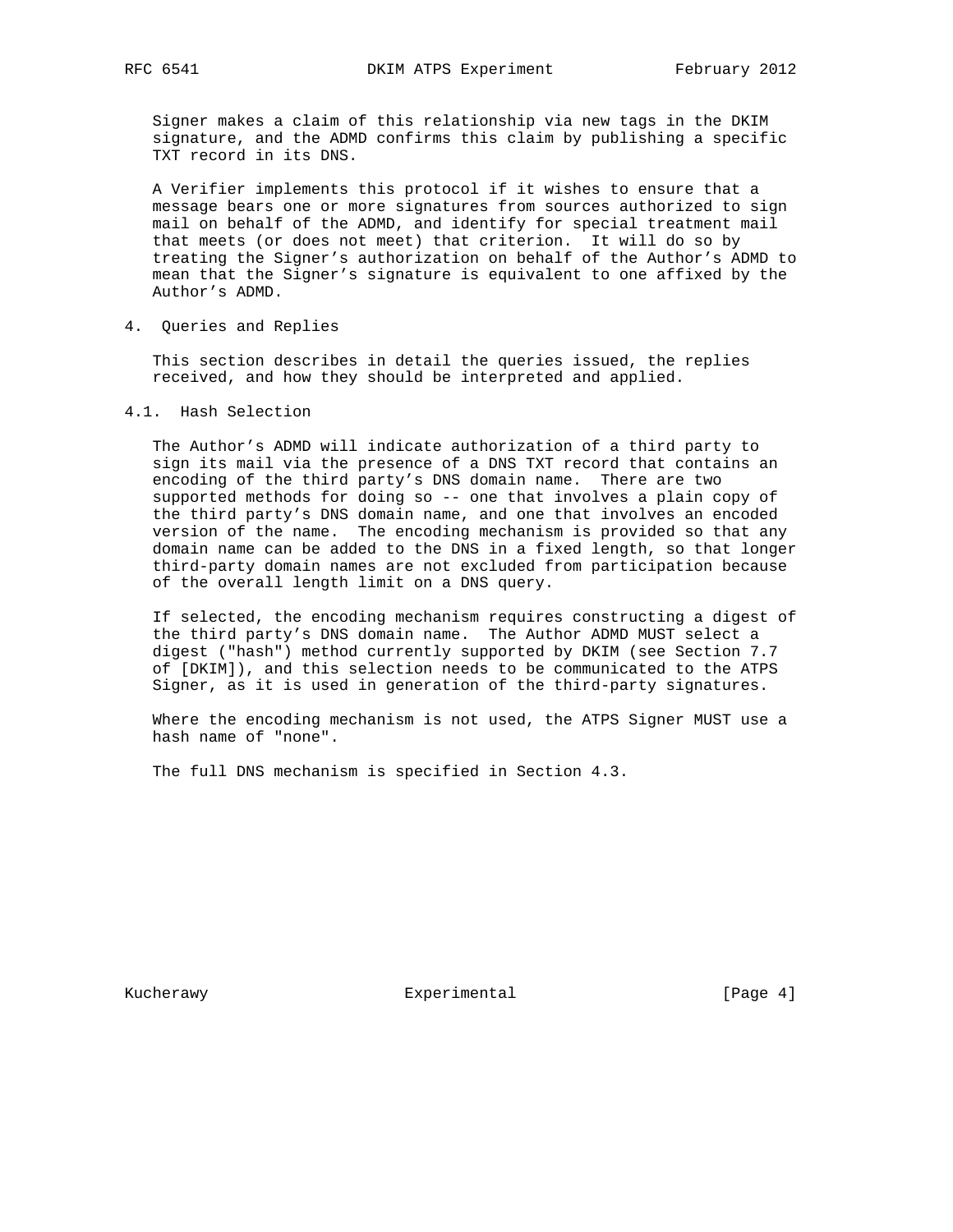4.2. Extension to DKIM

 [DKIM] signatures contain a "tag=value" sequence. This protocol will add additional tags called "atps" and "atpsh".

 When the ATPS Signer generates a DKIM signature for another ADMD, it MUST put its own domain in the signature's "d" tag, and include an "atps" tag that has as its value the domain name of the ADMD on whose behalf it is signing.

 The tag name that carries the name of the selected hash algorithm is "atpsh". This tag MUST also be included, as it is required as part of the algorithm that will be enacted by the Verifier.

The formal syntax definition, per [ABNF], is as follows:

dkim-atps-tag = %x61.74.70.73 \*WSP "=" \*WSP domain-name

 dkim-atpsh-tag = %x61.74.70.73.68 \*WSP "=" \*WSP ( "none" / key-h-tag-alg )

 "domain-name" and "key-h-tag-alg" are defined in [DKIM]. Note that according to [DKIM], internationalized domain names are to be encoded as A-labels, as described in Section 2.3 of [IDNA].

The registration for these tags can be found in Section 8.

## 4.3. ATPS Query Details

 When a [DKIM] signature including an "atps" tag is successfully verified, and is considered acceptable to the Verifier according to any local policy requirements (which are not discussed here or in [DKIM]), the Verifier compares the domain name in the value of that tag with the one found in the RFC5322.From field of the message. The match MUST be done in a case-insensitive manner.

If they do not match, the "atps" tag MUST be ignored.

 If they do match, the Verifier issues a DNS TXT query, as specified below, looking for confirmation by the Author ADMD that the ATPS Signer is authorized by that ADMD to sign mail on its behalf. Where multiple DKIM signatures including valid "atps" tags are present, these queries MAY be done in any order or MAY be done in parallel.

 Where the RFC5322.From field contains multiple addresses, this process SHOULD be applied if the "atps" tag's value matches any of the domains found in that field. These MAY be done in any order.

Kucherawy **Experimental** Experimental [Page 5]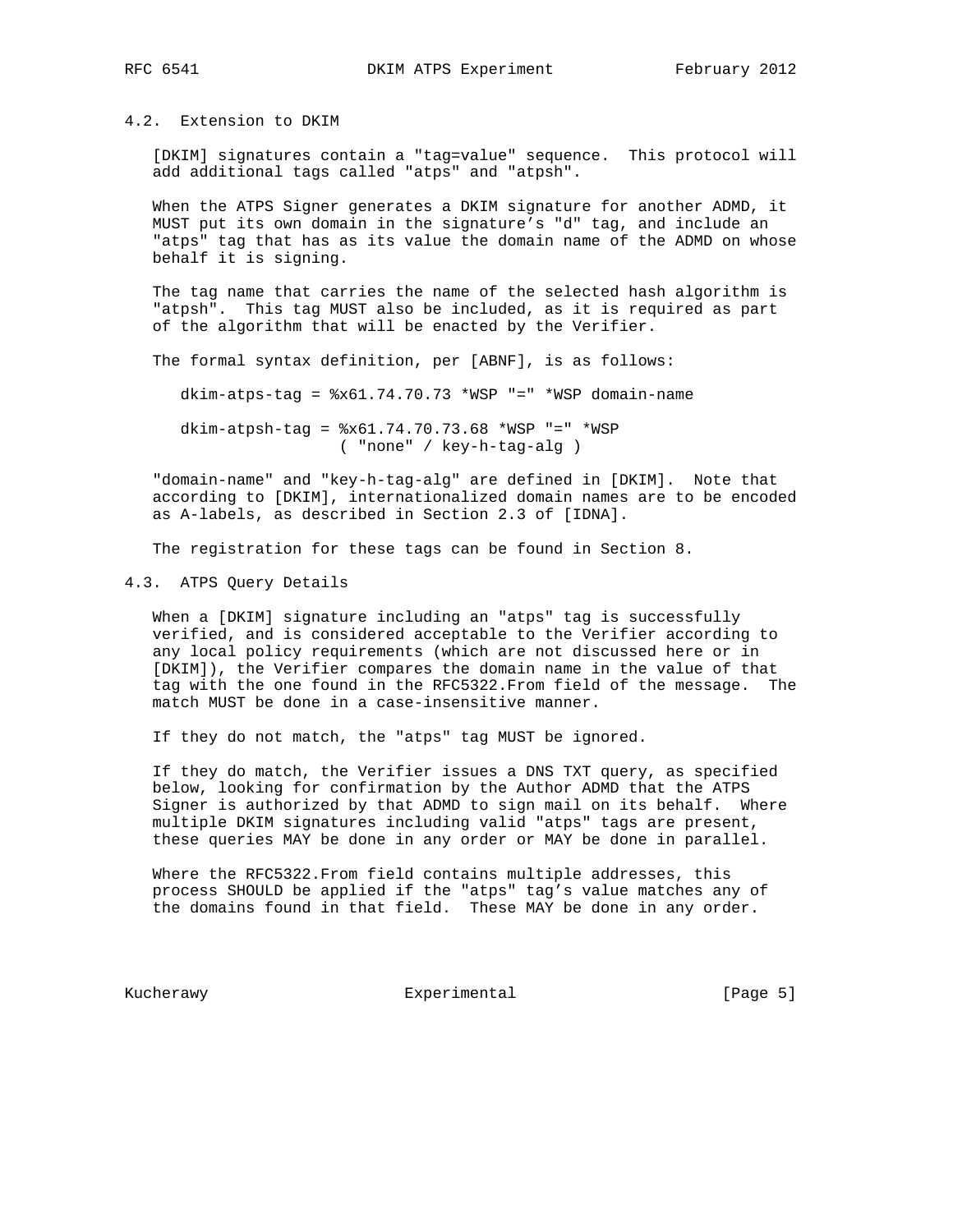Note that the algorithm uses hashing, but this is not a security mechanism. See Section 9.2 for discussion.

The name for the query is constructed as follows:

- 1. Select the hash algorithm from the "atpsh" tag in the signature. If the hash algorithm specified does not appear in the list registered with IANA as one valid for use with DKIM (see Section 7.7 of [DKIM]), and is not the reserved name "none" as described above, abort the query.
- 2. Extract the value of the "d=" tag from the signature.
- 3. Convert any uppercase characters in that string to their lowercase equivalents.
- 4. If the selected hash algorithm is not "none", apply the following additional steps:
	- A. Feed the resulting string to the selected hash algorithm.
	- B. Convert the output of the hash to a string of printable ASCII characters by applying base32 encoding as defined in Section 6 of [BASE32]. The base32 encoding is used because its output is restricted to characters that are legal for use in labels in the DNS, and it is evaluated the same way in the DNS whether encoded using uppercase or lowercase characters.
- 5. Append the string ".\_atps."
- 6. Append the domain name found in the "atps" tag of the validated signature.

The query's formal syntax definition, per [ABNF], is as follows:

 $atps-query = ( 1*63BASE32 / domain-name )$ %x2e.5f.61.74.70.73.2e domain-name

BASE32 = ( ALPHA / %x32-37 )

 The width limit of 63 on the base32 encoding is based on the maximum label limit as defined in Section 2.3.4 of [DNS].

See Appendix A for an example of a query construction.

Kucherawy **Experimental** Experimental [Page 6]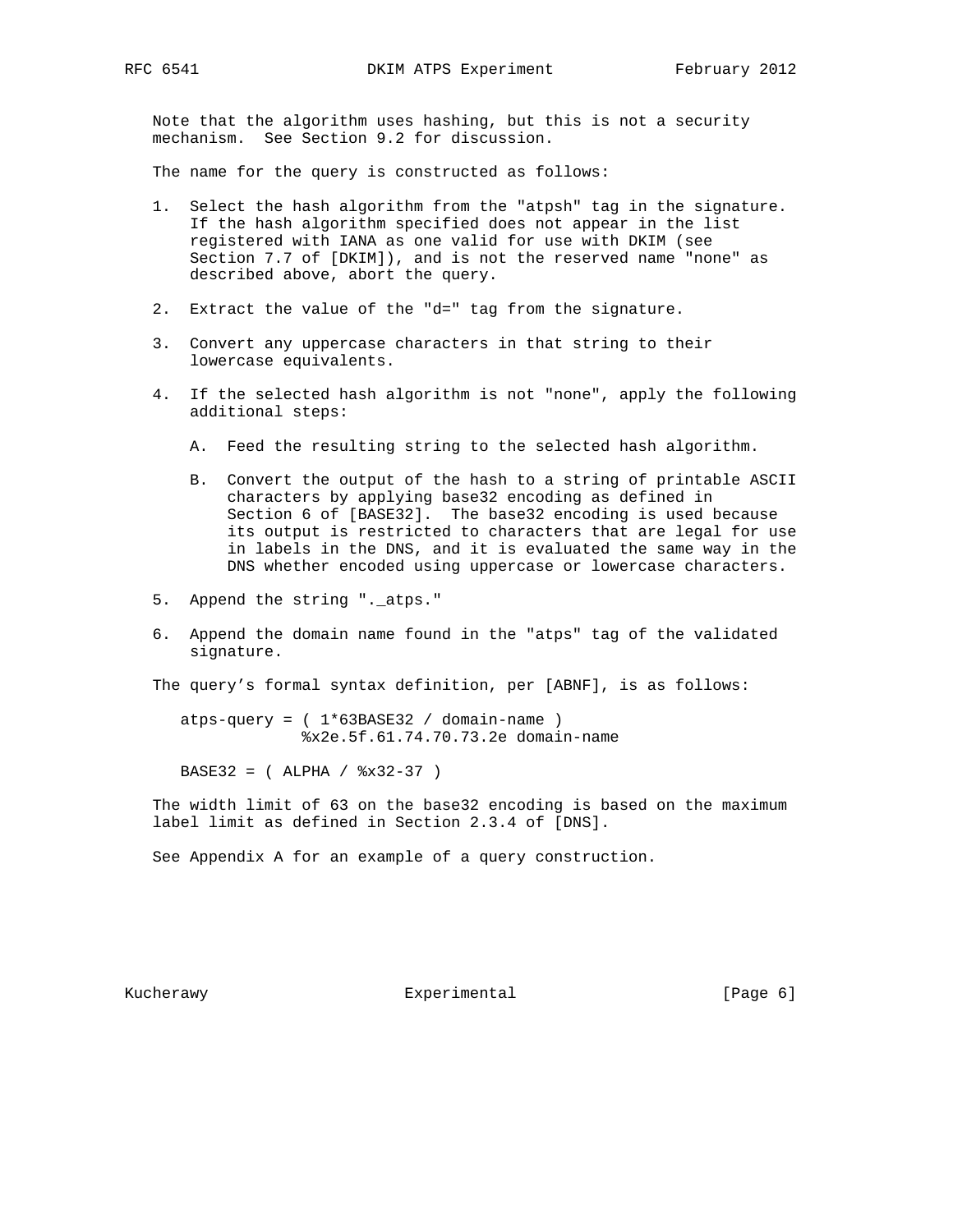## 4.4. ATPS Reply Details

 In the descriptions below, the label NOERROR symbolizes DNS response code ("rcode") 0, and NXDOMAIN represents rcode 3. See Section 4.1.1 of [DNS] for further details.

 At this time, only three possibilities need to be identified in this specification:

- o An answer is returned (i.e., [DNS] reply code NOERROR with at least one answer) containing a valid ATPS reply. In this case, the protocol has been satisfied and the Verifier can conclude that the signing domain is authorized by the ADMD to sign its mail. Further queries SHOULD NOT be initiated.
- o No answer is returned (i.e., [DNS] reply code NXDOMAIN, or NOERROR with no answers), or one or more answers have been returned as described above but none contain a valid ATPS reply. In this case, the Signer has not been authorized to act as a third-party Signer for this ADMD, and thus the Verifier MUST continue to the next query, if any.
- o An error is returned (i.e., any other [DNS] reply code). It is no longer possible to determine whether or not this message satisfies the ADMD's list of authorized third-party Signers. The Verifier SHOULD stop processing and defer the message for later processing, such as requesting a temporary failure code from the Mail Transfer Agent (MTA).

 If all queries are completed and return either NXDOMAIN or NOERROR with no answers, then the Signer was not authorized by the ADMD.

 A valid ATPS reply consists of a sequence of tag=value pairs as described in Section 3.2 of [DKIM]. The following tags and values are currently supported in ATPS records:

 d: Domain (plain-text; RECOMMENDED). This tag includes a plain-text copy of the DNS domain being authorized as an ATPS Signer. This is included to assist with collision detections; for example, if the base32 encoding of this name is not the same as the base32 portion of the query, or more simply if this name is not the same as that found in the "atps" tag, a hash collision could have occurred. Its use where no name hashing has occurred is redundant. The ABNF is as follows:

 atps-d-tag = %x64 [FWS] "=" [FWS] domain-name ; FWS is defined in [DKIM]

Kucherawy **Experimental** Experimental [Page 7]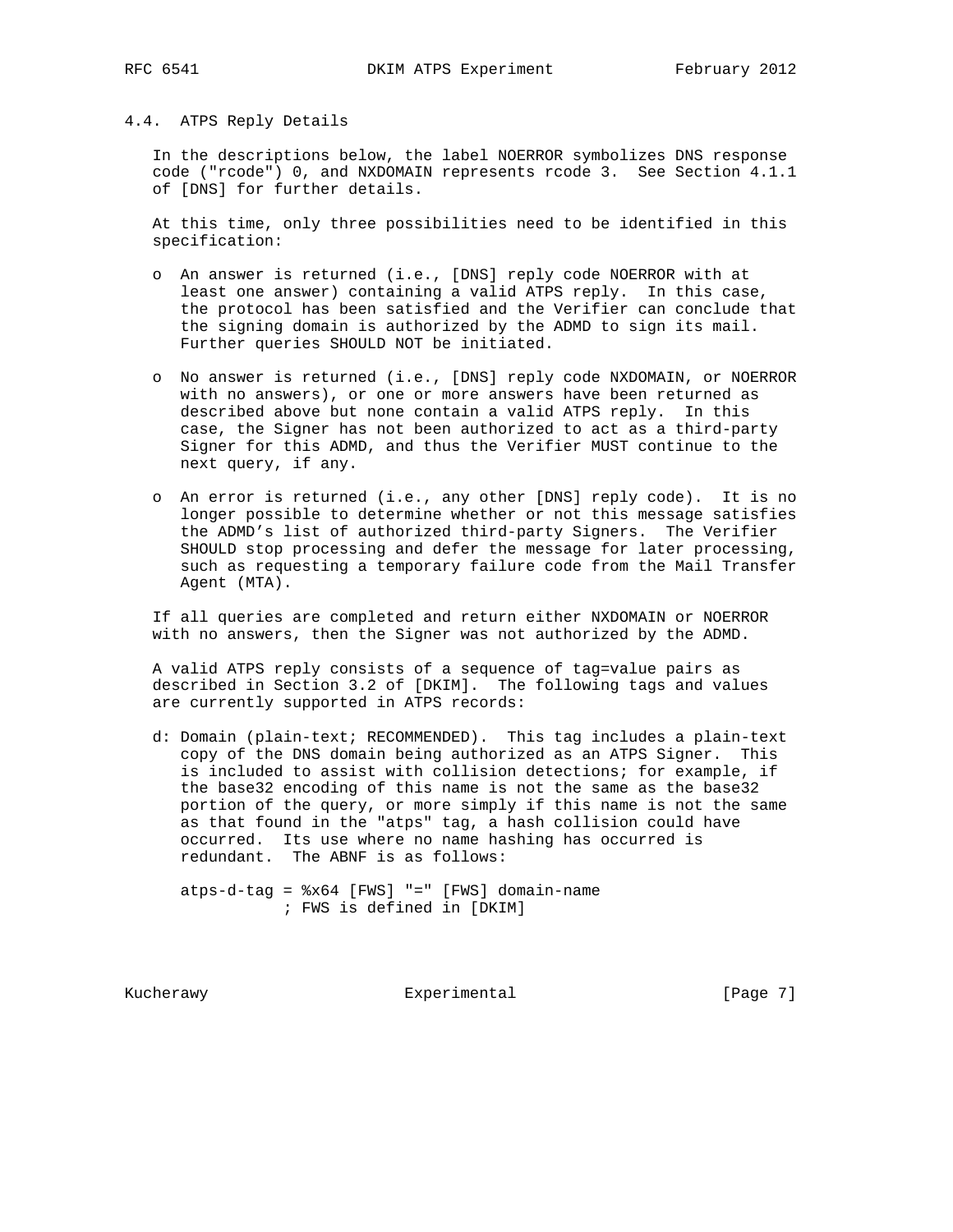v: Version (plain-text; REQUIRED). This tag indicates the version of the ATPS specification to which the record complies. The record MUST be ignored if the value is not "ATPS1". The ABNF is as follows:

 atps-v-tag = %x76 [FWS] "=" [FWS] %x41.54.50.53.31 ; FWS is defined in [DKIM]

# 5. Interpretation

 For each DKIM signature that verifies (see Section 6 of [DKIM]), if a Verifier succeeds in confirming that the Author's ADMD authorized the ATPS Signer using this protocol, then the Verifier SHOULD evaluate the message as though it contained a valid signature from the Author's ADMD. It MAY also independently evaluate the ATPS Signer when determining message disposition.

 This assertion is based on the fact that the ADMD explicitly endorsed the ATPS Signer. Therefore, a module assessing reputation that is based on DKIM signature verification SHOULD apply the reputation of the Author's ADMD domain instead of, or in addition to, that of the ATPS Signer domain.

6. Relationship to ADSP

 [ADSP] defined a protocol by which the owner of an Author Domain can advertise a request to message receivers that messages bearing no valid author signature be treated with suspicion or even discarded.

 A Verifier implementing both Author Domain Signing Practices (ADSP) and ATPS MUST test ATPS first. If ATPS indicates a valid delegation, the Verifier MUST act, with respect to ADSP, as though the message has a valid Author Domain Signature (because that's what the delegation means), and no ADSP test is required.

7. Experiment Process

 The working group that developed DKIM considered a third-party mechanism such as this one to be controversial, in terms of need and practicality, and decided that an alternative mechanism was sufficient. However, this was not based on actual experience, as there is no specific history on this question. Thus, this experiment was devised.

Kucherawy **Experimental** Experimental [Page 8]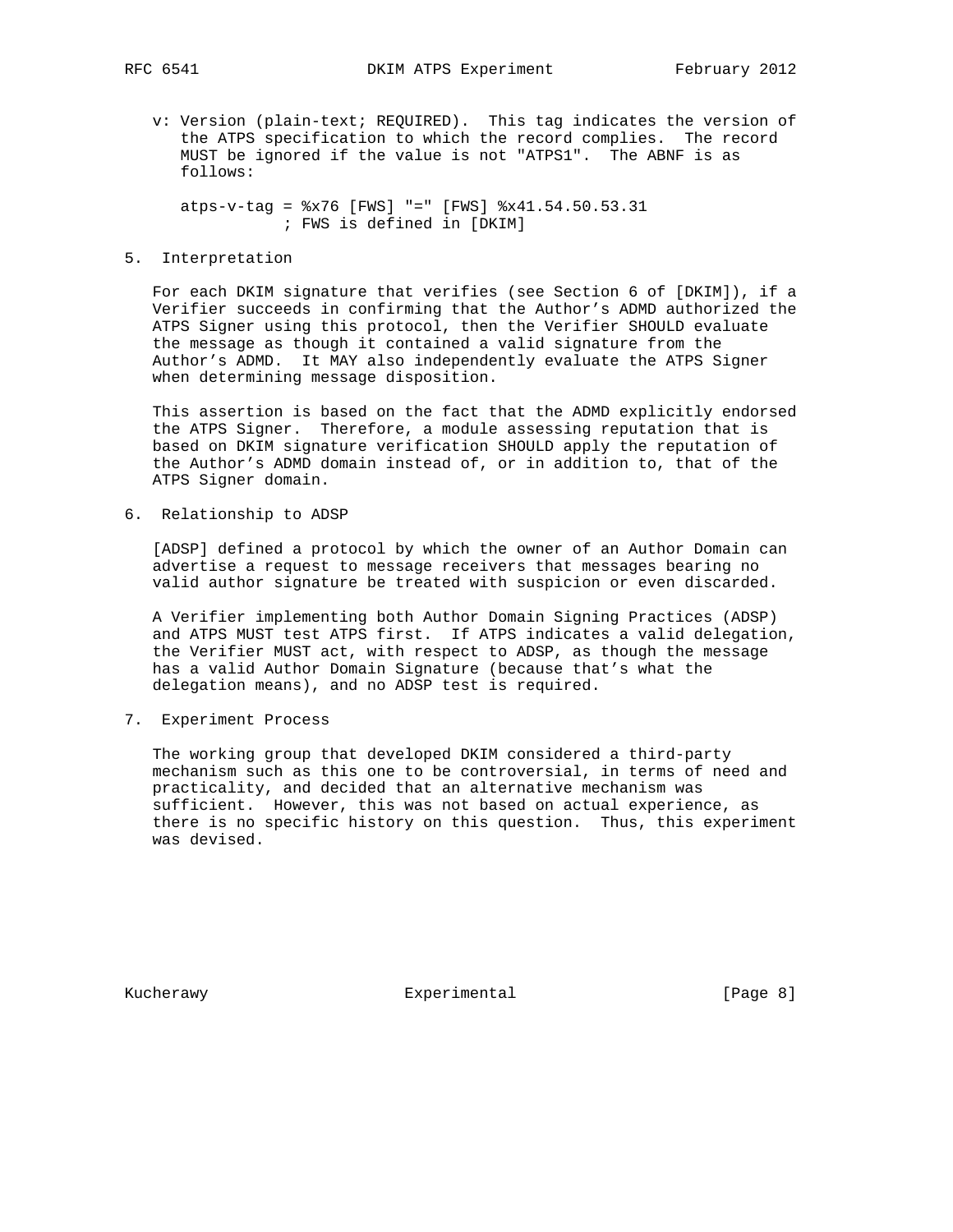The experimental protocol described here has been implemented as an extension to DKIM in two software products, one of which is open source and seeing increasingly wide use. It is included there to allow customers of those systems to make use of it if they believe such third-party assertions are useful to the overall DKIM mechanism. Further adoption as part of the experiment is welcome and encouraged.

 Use of the protocol and anecdotes of how it affects the overall DKIM experience will be collected by those implementers and the author of this memo. Those participating in the experiment are also advised to observe and report the impact of what is discussed in Section 9.4, especially with respect to MTA latency that may be introduced.

 If the response is substantial and positive, advancement along the Standards Track might be warranted.

8. IANA Considerations

This section enumerates requested IANA actions.

8.1. ATPS Tag Registry

 IANA has created an Authorized Third-Party Signature (ATPS) Tag Registry, under the DomainKeys Identified Mail (DKIM) Parameters group, to enumerate the tags that are valid for use in ATPS records.

 New registrations or updates MUST be made in accordance with the "Specification Required" guidelines described in [IANA]. Such registry changes MUST contain the following information:

- 1. Name of the tag being registered or updated
- 2. The document where the specification is created or updated
- 3. The status of the tag, one of "active" (tag is in current use), "deprecated" (tag is in current use but its use is discouraged), or "historic" (tag is no longer in use)

The registry's initial entries are below:

 +-----+------------+--------+ | Tag | Reference | Status | +-----+------------+--------+ | d | [RFC6541] | active | +-----+------------+--------+ | v | [RFC6541] | active | +-----+------------+--------+

Kucherawy **Experimental** Experimental [Page 9]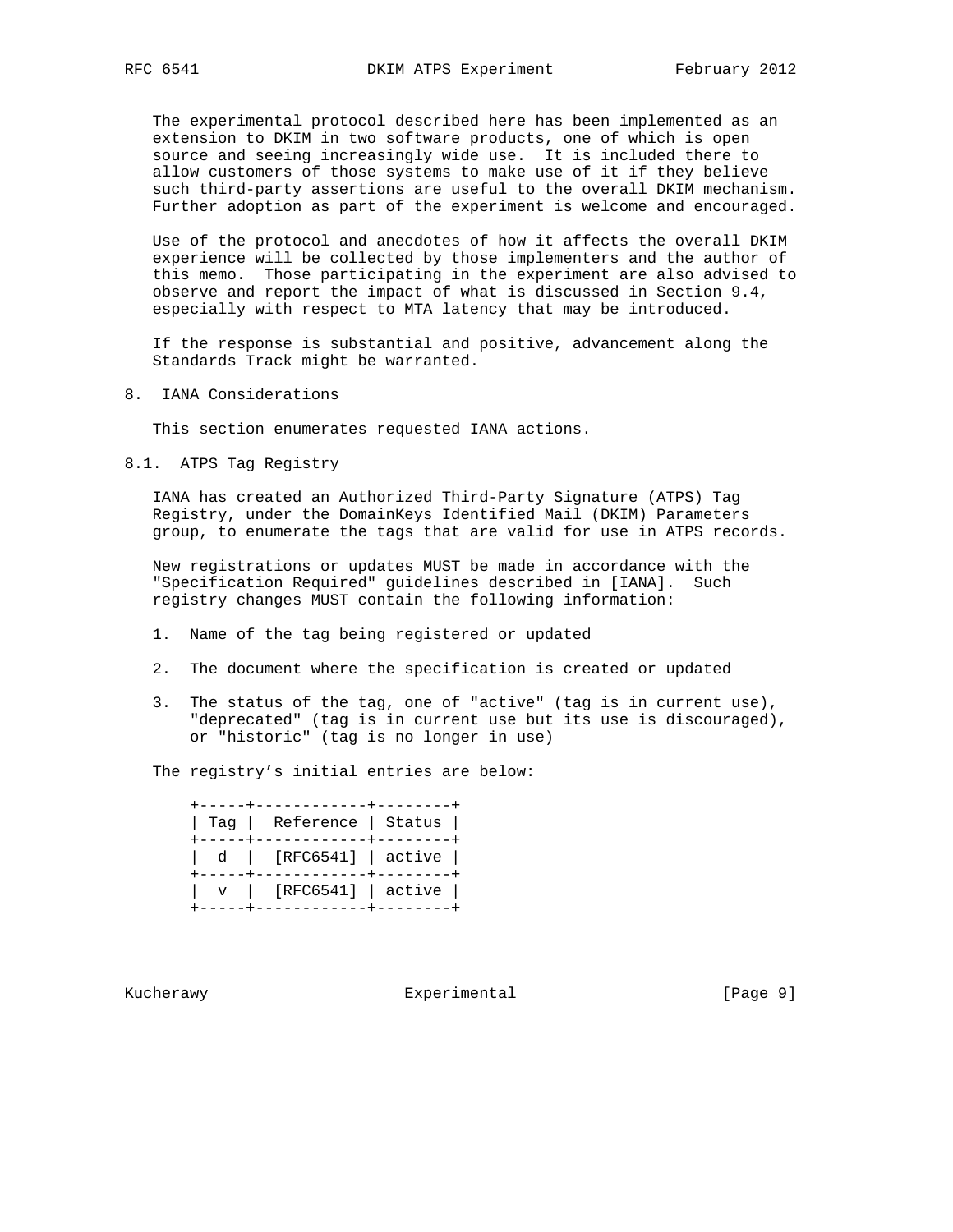8.2. Email Authentication Methods Registry Update

 The following has been added to the Email Authentication Methods registry (in the Email Authentication Parameters group) established by [AUTHRES] as per [IANA]:

Method: dkim-atps

Defined In: [RFC6541]

ptype: header

property: from

 value: contents of the [MAIL] From: header field, with comments removed

8.3. Email Authentication Result Names Registry Update

 The following have been added to the Email Authentication Result Names registry (in the Email Authentication Parameters group) established by [AUTHRES] as per [IANA]:

Code: none

Existing/New Code: existing

Defined In: [AUTHRES]

Auth Method: dkim-atps

 Meaning: No valid DKIM signatures were found on the message bearing "atps" tags.

Code: pass

Existing/New Code: existing

Defined In: [AUTHRES]

Auth Method: dkim-atps

 Meaning: An ATPS evaluation was performed, and a valid signature from an authorized third party was found on the message.

Kucherawy **Experimental** [Page 10]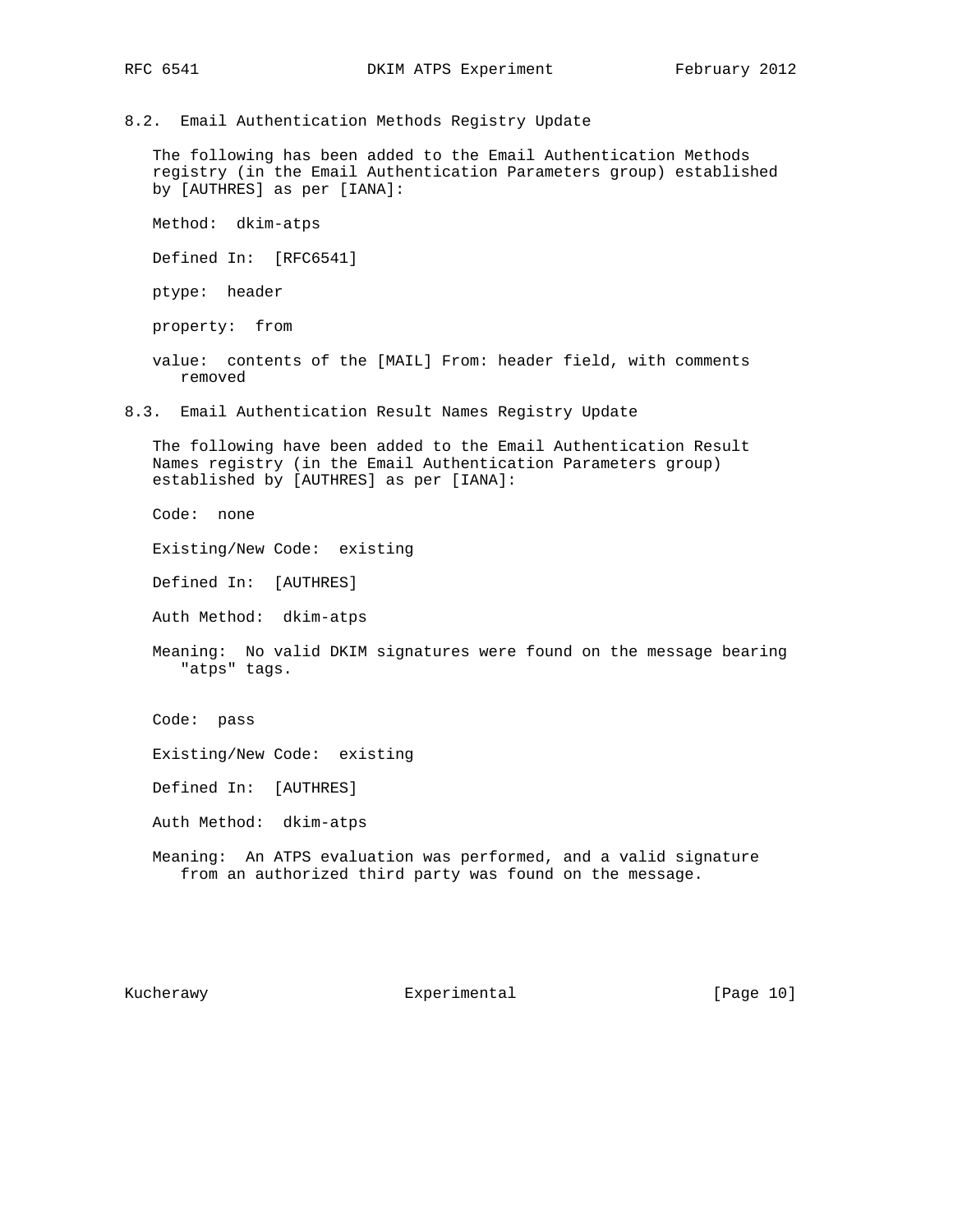Code: fail

Existing/New Code: existing

Defined In: [AUTHRES]

Auth Method: dkim-atps

 Meaning: All valid DKIM signatures bearing an "atps" tag either did not reference a domain name found in the RFC5322.From field, or the ATPS test(s) performed failed to confirm a third-party authorization.

Code: temperror

- Existing/New Code: existing
- Defined In: [AUTHRES]
- Auth Method: dkim-atps
- Meaning: An ATPS evaluation could not be completed due to some error that is likely transient in nature, such as a temporary DNS error. A later attempt might produce a final result.

Code: permerror

- Existing/New Code: existing
- Defined In: [AUTHRES]
- Auth Method: dkim-atps
- Meaning: An ATPS evaluation could not be completed due to some error that is not likely transient in nature, such as a permanent DNS error. A later attempt is unlikely to produce a final result.

Kucherawy **Experimental** [Page 11]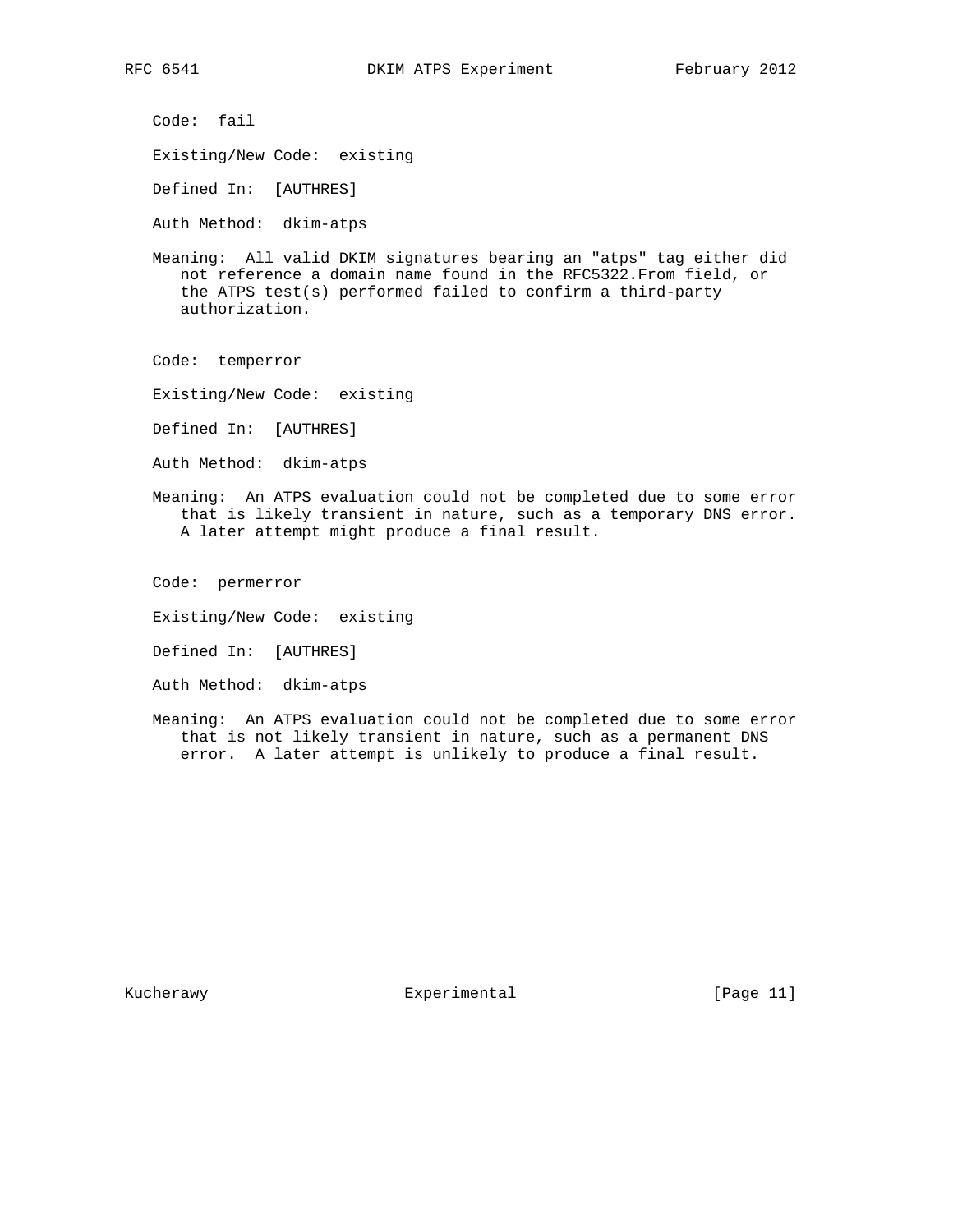# 8.4. DKIM Signature Tag Specifications Registry

 The following have been added to the DKIM Signature Tag Specifications registry (in the DomainKeys Identified Mail (DKIM) Parameters group) established by [DKIM] as per [IANA]:

 +-------+-----------+--------+ | Type | Reference | Status | +-------+-----------+--------+ | atps | [RFC6541] | active | +-------+-----------+--------+ | atpsh | [RFC6541] | active | +-------+-----------+--------+

9. Security Considerations

 This section discusses potential security issues related to this experimental protocol.

9.1. Hash Selection

 The selection of the hash algorithm to be used (see Section 4.1) has security implications, as weaker algorithms have more risk of collision, meaning a second DNS domain name could in theory be constructed to appear to have been authorized by the Author ADMD.

 At the time of publication of [DKIM], use of SHA256 was preferred over SHA1 for this reason, though support for both has been maintained. See Section 3.3 of [DKIM] for additional discussion.

## 9.2. False Privacy

 The fact that the authorized third-party domain name is hashed and then encoded with base32 might give some the false sense that the relationship between the two parties is somehow protected. This is not the case. Indeed, the very purpose of this protocol is to make it possible for such relationships to be discovered, so such an obscuration would make that process more difficult without a shared secret delivered out-of-band to message verifiers (which also adds further complexity). Rather, the hash and encode steps are done merely to convert any third-party domain name to a fixed width in the construction of the DNS query.

Kucherawy **Experimental** [Page 12]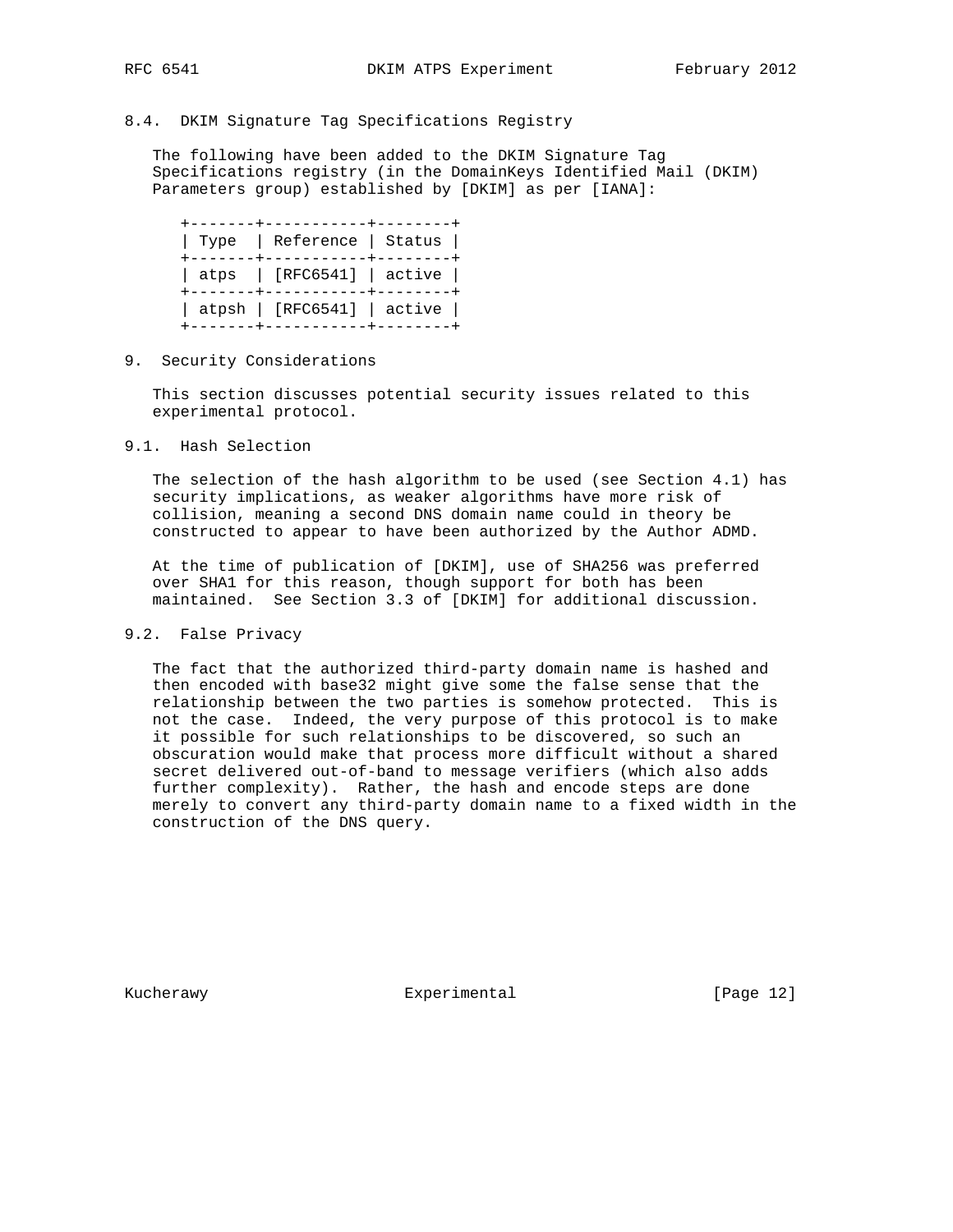# 9.3. Transient Security Failures

 Approving a third-party Signer exposes the ADMD to the risk that the third-party Signer becomes compromised and then begins to sign malicious or nuisance messages on behalf of the ADMD. This can obviously reflect negatively on the ADMD, and the impact of this can become more severe as automated domain reputation systems are developed and deployed. Thorough vetting and monitoring practices by ADMDs of third-party Signers will likely need to become the norm.

## 9.4. Load on the DNS

 A Verifier participating in DKIM, ADSP, and ATPS will now issue a number of TXT queries to the DNS equal to as many as one (for the ADSP query) plus the number of signatures on the message (one for each key that is to be verified) plus the number of signatures that validated and that also bear an "atps" tag. This is in addition to any PTR and A queries the MTA might issue at the time the actual message relaying or delivery is initiated. Obviously, this can be burdensome on the DNS at both ends, and waiting for that number of queries to return when they are issued in parallel could trigger timeouts in the MTA.

 An alternative that has not yet been explored is the storage of the ATPS data at a specific URL tied to the Author's domain name. This would alleviate pressure on the DNS at the expense of requiring the ADMD to operate a web server (which has its own security implications) and the addition of the establishment of a TCP connection. Moreover, the Verifier would be well advised to implement caching of this data to prevent ATPS from being used as a denial-of-service vector.

 See Section 8.5 of [DKIM] for further discussion of DNS-related issues.

- 10. References
- 10.1. Normative References
	- [ABNF] Crocker, D., Ed., and P. Overell, "Augmented BNF for Syntax Specifications: ABNF", STD 68, RFC 5234, January 2008.
	- [AUTHRES] Kucherawy, M., "Message Header Field for Indicating Message Authentication Status", RFC 5451, April 2009.
	- [BASE32] Josefsson, S., "The Base16, Base32, and Base64 Data Encodings", RFC 4648, October 2006.

Kucherawy **Experimental** Experimental [Page 13]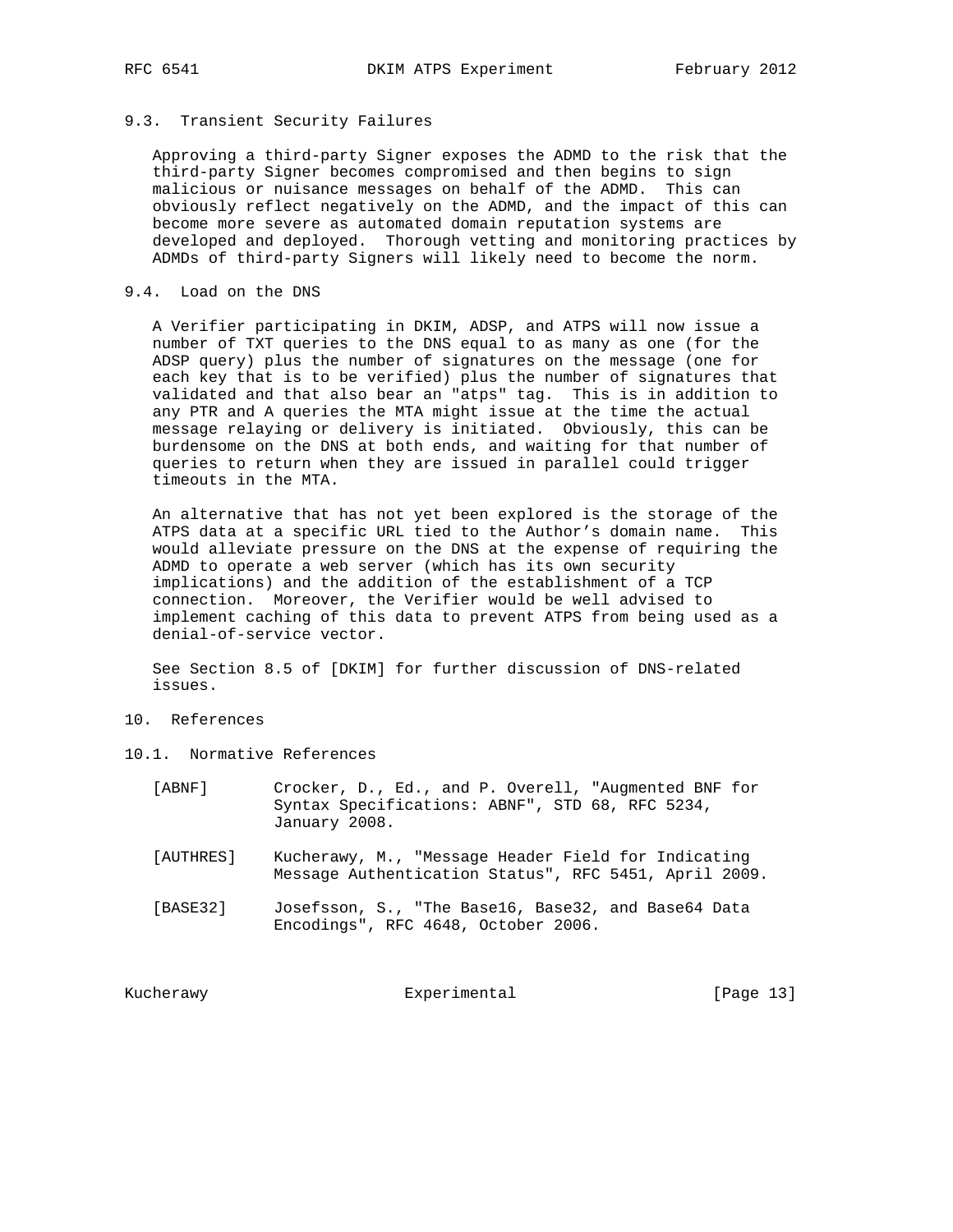- [DKIM] Crocker, D., Ed., Hansen, T., Ed., and M. Kucherawy, Ed., "DomainKeys Identified Mail (DKIM) Signatures", RFC 6376, September 2011.
- [DNS] Mockapetris, P., "Domain names implementation and specification", STD 13, RFC 1035, November 1987.
- [EMAIL-ARCH] Crocker, D., "Internet Mail Architecture", RFC 5598, July 2009.
- [KEYWORDS] Bradner, S., "Key words for use in RFCs to Indicate Requirement Levels", BCP 14, RFC 2119, March 1997.
- [MAIL] Resnick, P., Ed., "Internet Message Format", RFC 5322, October 2008.
- 10.2. Informative References
	- [ADSP] Allman, E., Fenton, J., Delany, M., and J. Levine, "DomainKeys Identified Mail (DKIM) Author Domain Signing Practices (ADSP)", RFC 5617, August 2009.
	- [IANA] Narten, T. and H. Alvestrand, "Guidelines for Writing an IANA Considerations Section in RFCs", BCP 26, RFC 5226, May 2008.
	- [IDNA] Klensin, J., "Internationalized Domain Names for Applications (IDNA): Definitions and Document Framework", RFC 5890, August 2010.

Kucherawy **Experimental** [Page 14]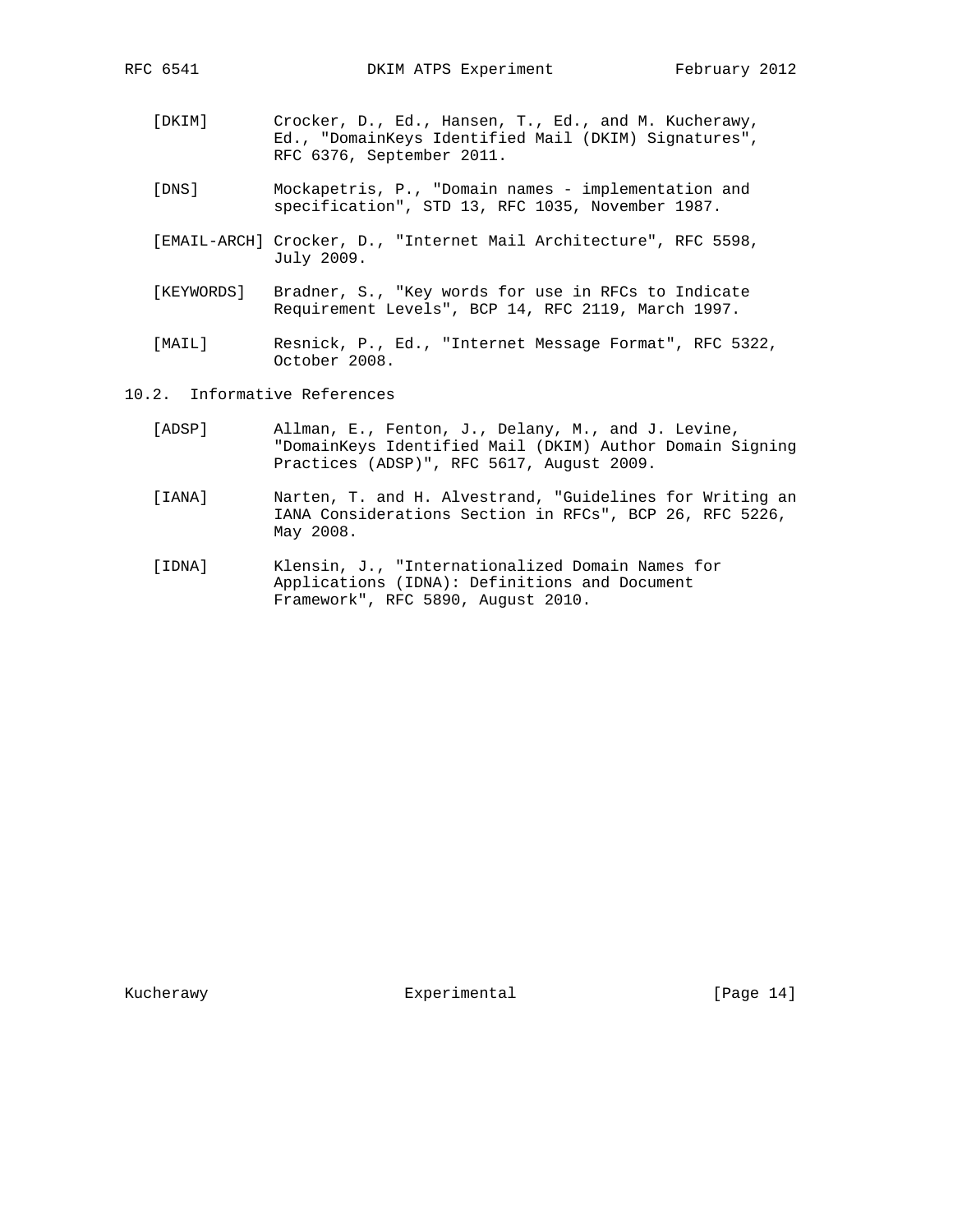Appendix A. Example Query and Reply

 This section presents an example of the use of this protocol to query for a third-party authorization and discusses the interpretation of the result.

 Presume a message for which the RFC5322.From domain is "example.com", and it bears two valid signatures, from "one.example.net" and from "two.example.net", each with an "atps" tag whose value is "example.com", and an "atpsh" tag whose value is "sha1". The following actions are taken:

- 1. A SHA1 hash of "one.example.net" is computed and then converted to printable form using base32 encoding, resulting in the string "QSP4I4D24CRHOPDZ3O3ZIU2KSGS3X6Z6".
- 2. A TXT query is issued to "QSP4I4D24CRHOPDZ3O3ZIU2KSGS3X6Z6.\_atps.example.com".
- 3. If a valid reply arrives, the algorithm stops with [AUTHRES] result "pass". If a DNS error code other than NXDOMAIN is returned, the algorithm stops with a result of "temperror" or "permerror" as appropriate.
- 4. A SHA1 hash of "two.example.net" is computed and then converted to printable form using base32 encoding, resulting in the string "ZTZGRRV3F45A4U6HLDKBF3ZCOW4V2AJX".
- 5. A TXT query is issued to "ZTZGRRV3F45A4U6HLDKBF3ZCOW4V2AJX.\_atps.example.com".
- 6. If a valid reply arrives, the algorithm stops with [AUTHRES] result "pass". If a DNS error code other than NXDOMAIN is returned, the algorithm stops with a result of "temperror" or "permerror" as appropriate.
- 7. As there are no valid signatures left to test, the algorithm stops with an "unknown" result.

Appendix B. Choice of DNS RR Type

 It was proposed that this work appear within the DNS under a new Resource Record (RR) Type. Although this is possibly an appropriate thing to do, consideration was also given to the fact that major portions of DKIM already use an ASCII-based "tag=value" syntax, and store key and ADSP data in the DNS using TXT resource records. To enable re-use of existing DKIM code, it was decided to re-use the TXT message scheme.

Kucherawy **Experimental** Experimental [Page 15]